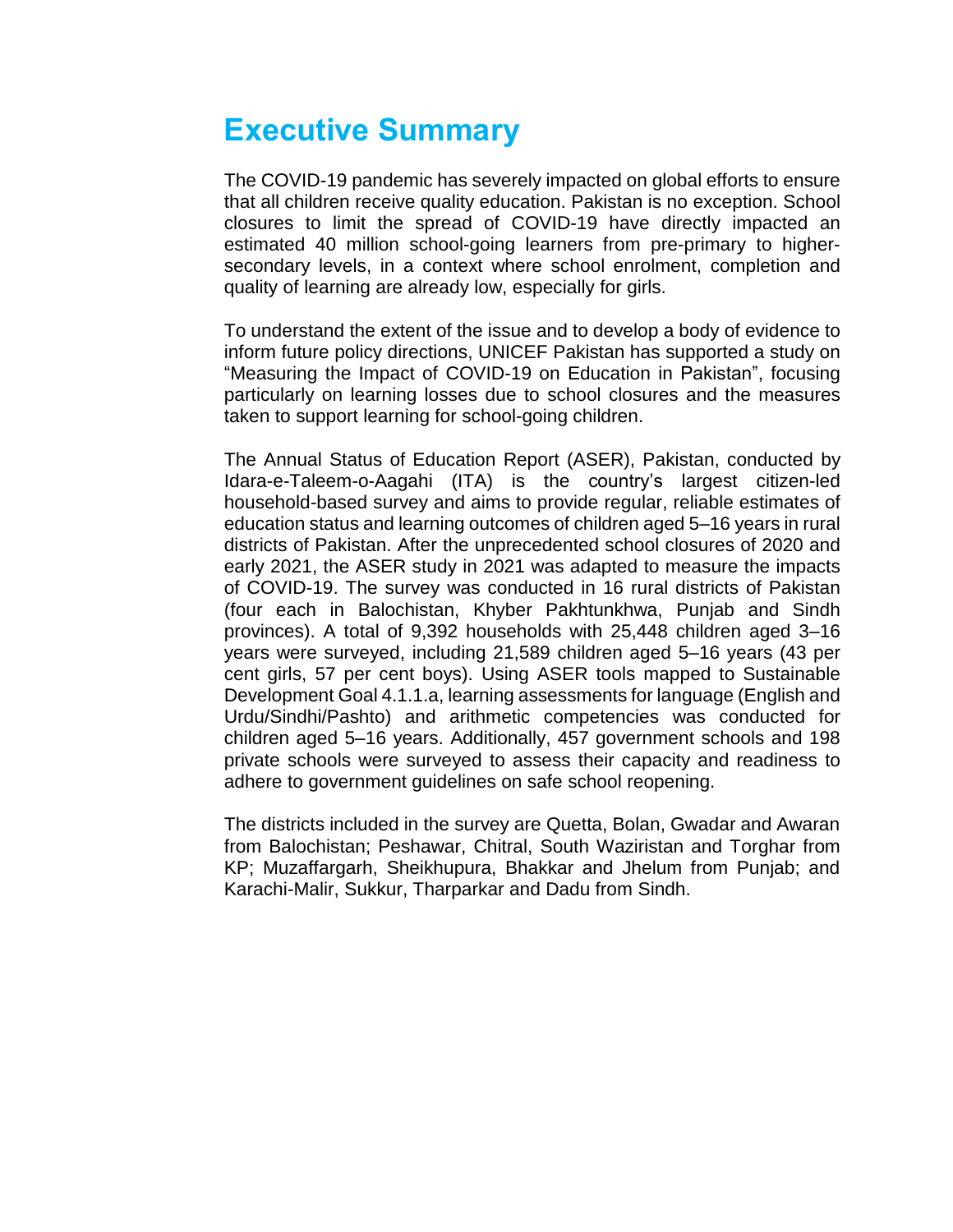## **Key findings**

- Learning levels are highest in surveyed districts of Punjab, followed by KP and Sindh, and are lowest in Balochistan, while learning losses are highest in surveyed districts of Balochistan, followed by Punjab, Sindh and KP. Low-performing and high-performing districts on the Alif Ailaan ranking from 2017 have experienced the greatest learning losses.
- Girls experienced greater learning losses than boys during the COVID-19 school closures across nearly all competencies and classes. This served to halt or even reverse an existing increasing trend in learning outcomes for girls who had, in some cases, outdid boys.
- Children who attend government schools show greater decline in learning than private schools during the period in which school closures occurred. These declines are particularly acute in lower classes (Classes 1 and 3).
- Learning outcomes improve with maternal education and with household wealth.
- About 60 per cent of children currently enrolled in school spent less than an hour a day on their studies during school closures.
- While 40 per cent of children with smartphones in the home used these for learning, younger children receive less time to access these than older children. 55 per cent of children do not feel confident to study on their own if school closures reoccur.
- About 32% of children reported that they watched educational broadcasts through PTV's Tele-School programs. While Tele-School's outreach is notable, its impact is unclear. The study also reveals that among households with access to television, 54.5% responded to not have used PTV Teleschool as a support to children's learning. This illustrates the differences that exist between individuals and social groups not only in terms of access to technologies but also in terms of their capacity to benefit from the use of technology, with low 'digital literacy' and/or low "digital motivation".
- Social Protection outreach to HHs increased from 2019 to 2021 for the sixteen districts from 10.4% to 11.4% through the BISP, Ehsaas, Punjab Social Protection Authority (PSPA) and Akhuwat programs. Given the expansion of targeted social protection instruments for education over COVID-19 period from early years to primary, secondary and post-secondary, this could be an important linkage to offset learning and access deprivation to those most in need (ensuring at least 50% are girls) through a lifelong approach.